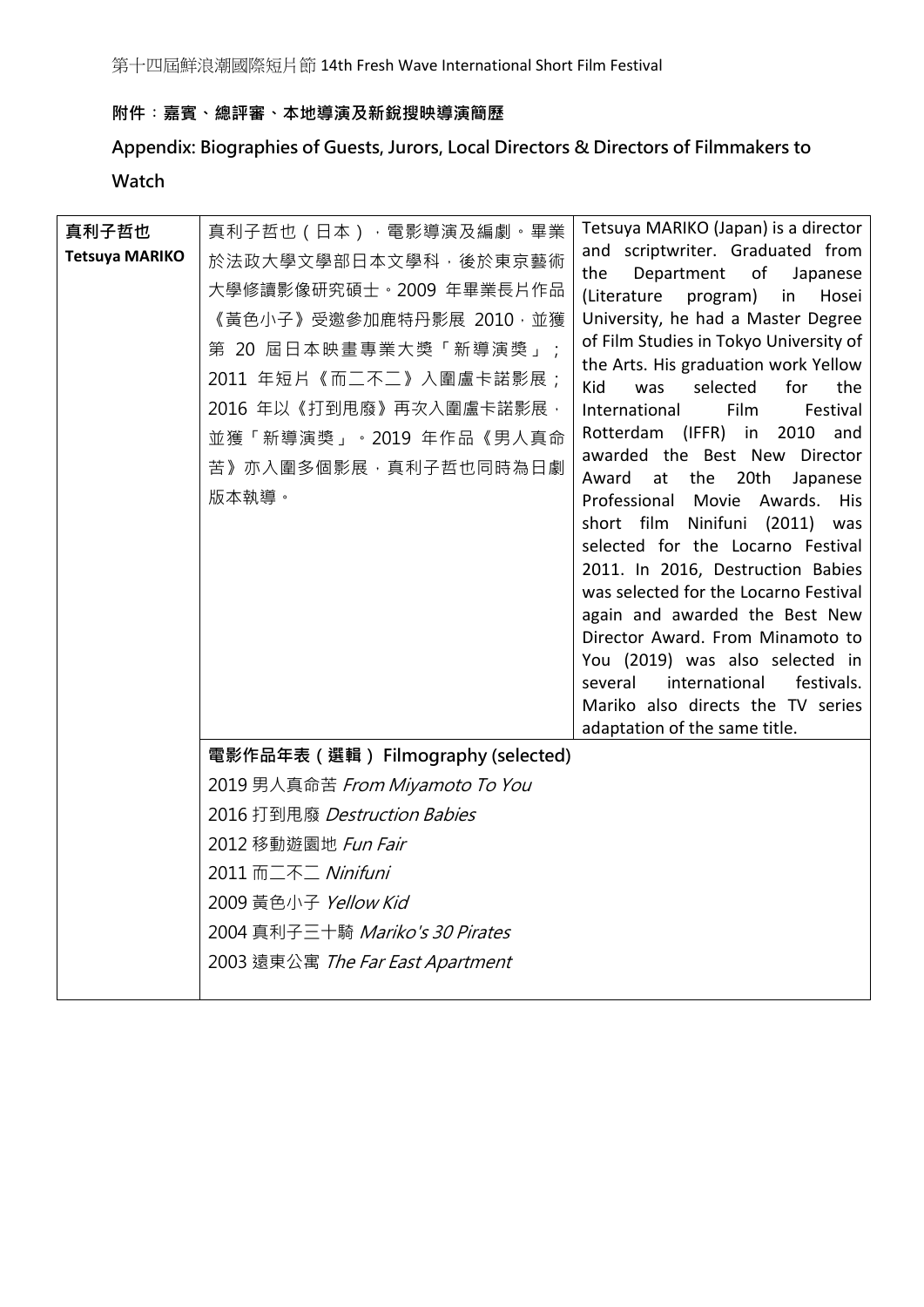| 耐安<br><b>NAI An</b>         | 耐安, 1991 年畢業於中央戲劇學院<br>導演系。1993 年開始以獨立製片人<br>身份製作電影。1999 年, 耐成立了<br>北京夢工作文化藝術有限公司,監製<br>了婁燁執導的《蘇州河》、《紫蝴<br>蝶》、《春風沉醉的夜晚》、《推<br>拿》和《風中有朵雨做的雲》等。耐<br>安也是一名資深演員,演出作品包括<br>電視劇《阿惠》、電影《危情少女》<br>(婁燁導演)、《我有話要說》(應<br>亮導演, 獲瑞士洛迦諾國際電影節最<br>佳女主角。 | NAI An graduated from Central Academy of<br>Drama in 1991, majoring in Direction. Nai<br>started to produce feature films as an<br>independent producer in 1993, founded<br>Dream Factory Beijing in 1999 and later<br>produced many well recognised titles,<br>which include LOU Ye's Suzhou River, Purple<br>Butterfly,<br>Spring<br>Fever,<br>Blind<br>Massage and The Shadow Play. Nai is also<br>an experienced actress, featuring in Don't<br>Young (dir. LOU Ye), When Night<br>be<br>Falls (dir. YING Liang, Best Actress Award at<br>Locarno International Film Festival 2012),<br>etc.                                                                                                                                                                                                                               |
|-----------------------------|------------------------------------------------------------------------------------------------------------------------------------------------------------------------------------------------------------------------------------------|--------------------------------------------------------------------------------------------------------------------------------------------------------------------------------------------------------------------------------------------------------------------------------------------------------------------------------------------------------------------------------------------------------------------------------------------------------------------------------------------------------------------------------------------------------------------------------------------------------------------------------------------------------------------------------------------------------------------------------------------------------------------------------------------------------------------------------|
| 沈可尚<br><b>SHEN Ko-Shang</b> | 沈可尚, 電影導演, 前台北電影節總<br>監。重要作品含紀錄片《野球孩<br>子》、《築巢人》、《幸福定格》;<br>劇情片《與山》、《茱麗葉》<br>《10 +10》之《到站停車》及《昨<br>日的記憶》, 曾入圍坎城影展、真實<br>影展、山形影展正式競賽,獲紐約電<br>視獎金獎、台灣國際紀錄片影展首<br>獎、台北電影獎首獎,並屢獲金鐘<br>獎、金馬獎等。                                                | <b>SHEN Ko-Shang</b> is a film director and former<br>Director of Taipei Film Festival.<br>His<br>distinguished works include documentary<br>films Baseball Boys, A Rolling Stone, LOVE<br>Talk and feature films Layover, Juliets, Bus<br>Odyssey in $10 + 10$ and When Yesterday<br>Comes. His works have been nominated in<br>many prestigious festivals including Cannes<br>Film Festival, Visions du Réel and Yamagata<br>International Documentary Film Festival.<br>Shen has won many prizes, such as the New<br>York Festivals International Television &<br>Film<br>(First<br>Taiwan<br>Award<br>Prize),<br>International Documentary Festival (First<br>Prizes), and Taipei Film Festival (First Prize).<br>He is also a multiple time winner of the<br>Taiwan Golden Bell Awards and Taipei<br>Golden Horse Awards. |
| 黃河<br><b>River HUANG</b>    | 黃河·畢業於私立復興高級商工職業<br>學校美工科及國立臺灣藝術大學;<br>15 歲拍攝電視連續劇《危險心靈》<br>(易智言、楊雅喆導演),獲 2007<br>年第 42 屆電視金鐘獎戲劇類最佳男<br>主角獎,電影長片演出有《霓虹<br>心》、《燃燒吧!歐吉桑》、《變羊<br>記》、《原來你還在》、《紅衣小女<br>孩》及《翠絲》等。其中憑《紅》片                                                       | River HUANG graduated from Fu-Hsin<br>Trade & Arts School and National Taiwan<br>University of Arts. At the age of 15 Huang<br>performed in the TV series Dangerous Mind<br>(dir. YEE Chin-yen) which won him Best<br>Actor at the 42nd Television Broadcasting<br>Golden Bell Awards in 2007. Feature films<br>include Miss Kicki, War Game 229, The<br>Ghost Tales, My Mandala, The Tag-<br>Along and Tracey. He won the Best Actor at<br>Taipei Film Awards 2016 for the horror film<br>The Tag-Along. Since 2011, he has begun<br>writing scripts and making short films such                                                                                                                                                                                                                                              |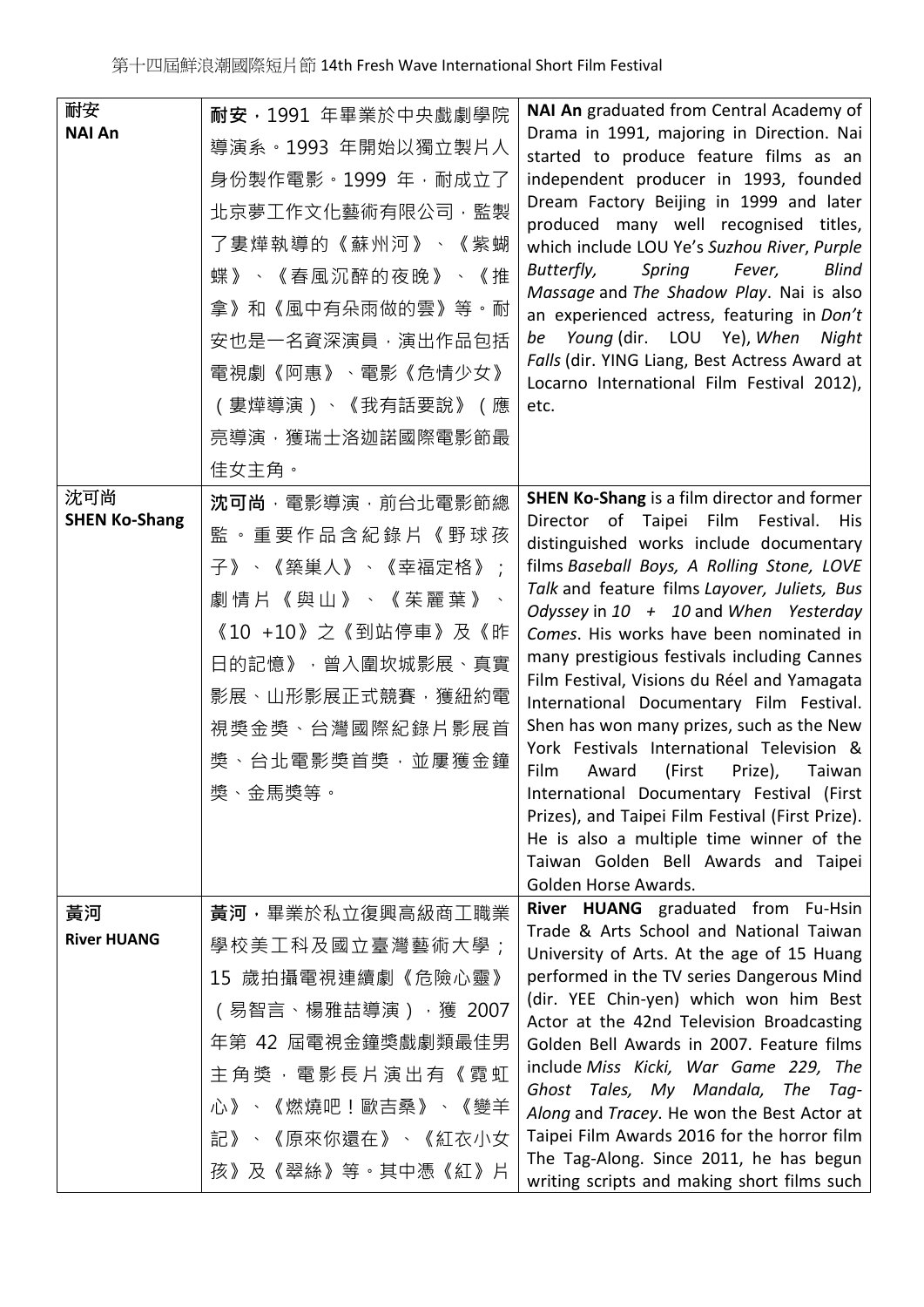|                                            | 獲 2016 年台北電影獎最佳男主角<br>獎·2011 年開始劇本寫作及短片拍<br>攝,編導作品包括《男孩·女孩》<br>(2014年)、《真的假的》 (2018<br>年), 曾獲第 13 屆鮮浪潮短片節特<br>邀展出。                                                                                                                               | as Girl And Boy (2014) and Believe it or<br>not (2018), which was selected at the 13th<br>Fresh Wave International Short<br>Film<br>Festival.                                                                                                                                                                                                                                                                                                                                                                                                                                                                                                                                                                                                                                                                            |
|--------------------------------------------|--------------------------------------------------------------------------------------------------------------------------------------------------------------------------------------------------------------------------------------------------|--------------------------------------------------------------------------------------------------------------------------------------------------------------------------------------------------------------------------------------------------------------------------------------------------------------------------------------------------------------------------------------------------------------------------------------------------------------------------------------------------------------------------------------------------------------------------------------------------------------------------------------------------------------------------------------------------------------------------------------------------------------------------------------------------------------------------|
| 文念中<br><b>MAN Lim-chung</b>                | <b>文念中,1991</b> 年畢業於香港理工大<br>學設計系後加入電影工作,其後隨區<br>丁平、張叔平等參與多部電影的美術<br>設計。多次獲得香港電影金像獎及台<br>灣金馬獎最佳美術指導及最佳服裝造<br>型設計提名。主要作品包括:《心<br>動》、《聽風者》、《黃金時代》、<br>《明月幾時有》、《麥路人》等。除<br>了參與本港電影外,亦負責不少中國<br>大陸和台灣的多元創作,作品包括唱<br>片專輯封面、演唱會造型、 舞劇舞<br>美、廣告美術及室外設計。 | MAN Lim-chung entered the film industry<br>after graduating from the School of Design,<br>Hong Kong Polytechnic University in 1991.<br>During the early years in his career, he<br>assisted the most acclaimed local art<br>directors such as Tony Au and William<br>Chang on many Hong Kong Blockbusters.<br>Man is a regular nominee for Best Art<br>Direction and Best Costumes Design in the<br>Hong Kong Film Awards. His renowned<br>works include Tempting Heart, Silent War,<br>The Golden Era, Our Time Will Come, etc.<br>Man is also involved in a wide range of<br>artistic creations in the entertainment<br>industry in mainland China and Taiwan,<br>including but not limited to album cover<br>design, styling for concerts, art direction for<br>performing arts, commercial and<br>spatial<br>design. |
| 廖鳳平<br>LIU<br>Jessinta<br><b>Fung-ping</b> | 廖鳳平,現任香港演藝學院電影電視<br>部講師。由加入香港邵氏兄弟有限公<br>司參與電影製作至今,一直從事電影<br>監製相關專業,合作過的導演包括陳<br>安琪、許鞍華、王穎、嚴浩、區丁<br>平、劉偉強等;外國導演包括 Peter<br>Greenaway 及 Marion Hanzel 。其<br>間成立個人製作公司「冠藝映畫」。                                                                       | Jessinta LIU Fung-ping began her film<br>career at the Shaw Brothers Studios. Her<br>first film, MAYBE IT'S LOVE earned her<br>among fellow<br>film-makers,<br>renown<br>including Ann Hui, Wayne Wang, Yim Ho,<br>Andrew Lau, etc. She has also worked with<br>several overseas directors such as Peter<br>Greenaway and Marion Hanzel. Between<br>1996 and 2002, Liu joined Golden Harvest<br>Studios and later BOB & Partners, Ltd. as<br>Executive Producer. Since then she has set<br>up her own production company,<br>Greenlight Pictures, to provide production<br>services for local and overseas productions.<br>Since 2009, Liu has served as featured                                                                                                                                                        |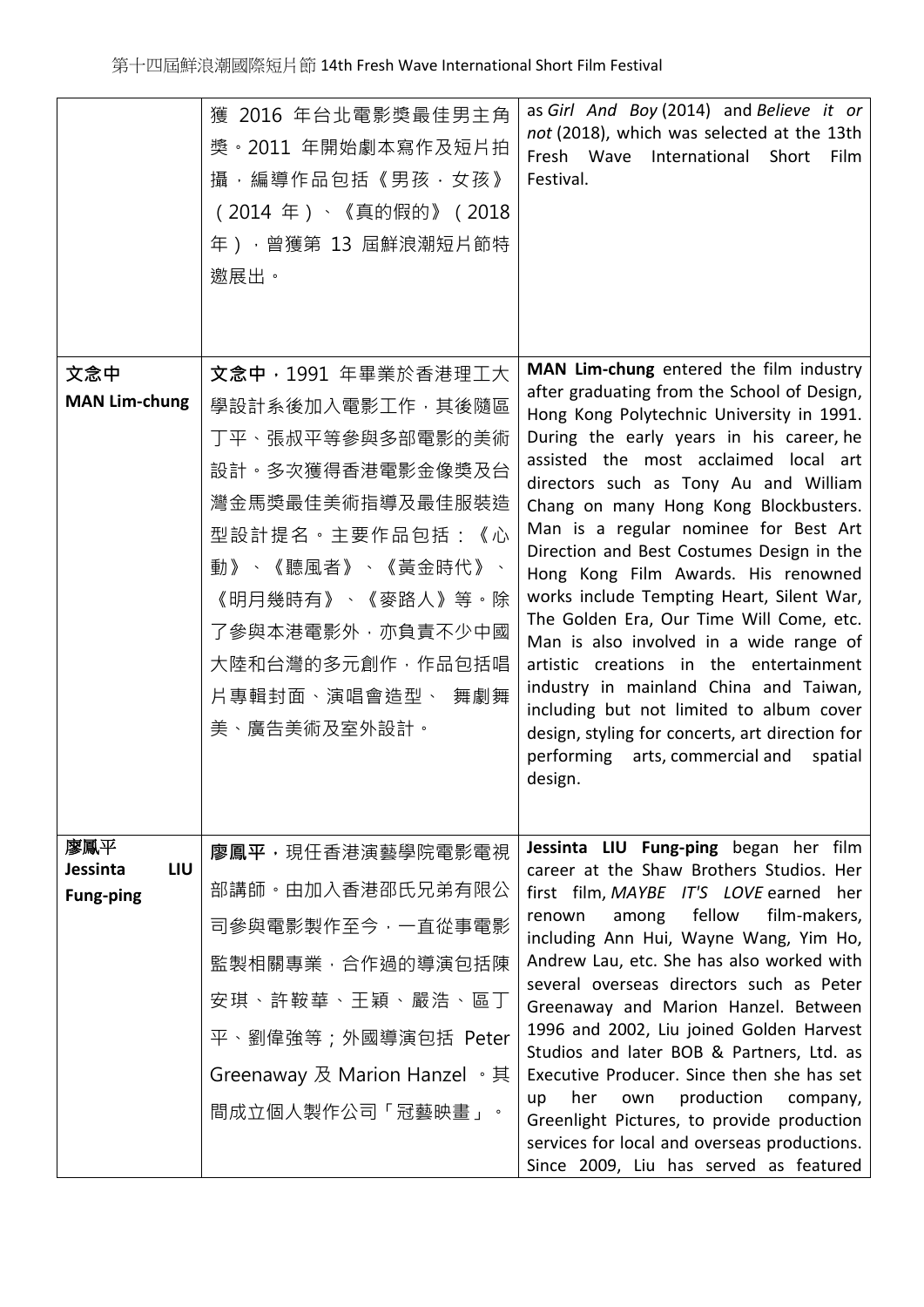|  | lecturer of Film and Television at the Hong |
|--|---------------------------------------------|
|  | Kong Academy for Performing Arts.           |

## **本地競賽導演 Directors of Local Competition**

|                               | 參賽作品                             | 導演簡介                                                                                                 | Director' s Biography                                                                                                                                                                                                                                                          |
|-------------------------------|----------------------------------|------------------------------------------------------------------------------------------------------|--------------------------------------------------------------------------------------------------------------------------------------------------------------------------------------------------------------------------------------------------------------------------------|
|                               | Participating                    |                                                                                                      |                                                                                                                                                                                                                                                                                |
|                               | <b>Short Film</b>                |                                                                                                      |                                                                                                                                                                                                                                                                                |
| 1陳淦熙                          | 《三步》                             | 陳淦熙,香港出生,短                                                                                           | Born in Hong Kong, CHAN Kam-hei is                                                                                                                                                                                                                                             |
| CHAN Kam-                     | This Is<br><b>Not The End</b>    | 片導演、編劇, 作品包                                                                                          | a short film director and screenwriter.                                                                                                                                                                                                                                        |
| hei                           |                                  | 括《若男》、《綿綿浮                                                                                           | Directed works include Conditioned, A                                                                                                                                                                                                                                          |
|                               |                                  | 光》、《一葉舟》。                                                                                            | Floating Hope and Raft.                                                                                                                                                                                                                                                        |
| 2 馮嘉卓<br>FUNG Ka-cheuk        | 《阿毛》<br>Mo                       | 馮嘉卓, 2017年畢業<br>於香港浸會大學電影<br>學院,主修導演。現<br>自由身攝影師,休業<br>期間會創作故事。                                      | FUNG Ka-cheuk graduated from Hong<br>Kong Baptist University Film Academy,<br>majoring in Directing. Currently working<br>as a freelance cinematographer,<br>while developing and creating stories in<br>the spare time.                                                       |
| 3 林善<br>LAM Sen               | 《詩恩》<br><b>Grace</b>             | 林善,畢業於香港演<br>藝學院電影電視學<br>院,主修編劇。2019<br>年憑參與電影《G<br>殺》, 榮獲第38屆香<br>港電影金像獎「最佳<br>新演員」獎項提名。            | LAM Sen graduated from the School of<br>Film and Television, the Hong Kong<br>Academy for Performing Arts, majoring<br>in screenwriting. In 2019, Lam was<br>nominated "Best New Performer" at the<br>38th Hong Kong Film Awards for his<br>performance in the film G Affairs. |
| 4 王頴瑤<br><b>WONG Wing-yiu</b> | 《夜來春》<br><b>The Evening Song</b> | 王頴瑤,畢業於香港<br>演藝學院電影電視學<br>院,主修編劇。編劇<br>作品《若男》獲鮮浪<br>潮 2015「最佳劇本」<br>(學生組), 曾執導<br>劇情短片 《與戴安娜<br>共舞》。 | WONG Wing-yiu graduated from<br>the Hong Kong Academy for Performing<br>Arts, majoring in<br>Screenwriting. Conditioned was awarded<br>Best Screenplay in the Fresh Wave<br>International Short Film Festival 2015.<br>She also directed Dance with Diana for<br>RTHK.         |
| 5 戴正瑜<br>TAI Ching-yu         | 《同林鳥》<br>Cage                    | 戴正瑜大學唸中文<br>系,喜歡寫散文多於<br>小說。碩士改唸電影<br>系,開始喜歡寫別人<br>的事多於寫自己的<br>事。                                    | TAI Ching-yu wrote essays when a<br>Chinese major in university, and began to<br>write about other people when studying a<br>master in Filmmaking.                                                                                                                             |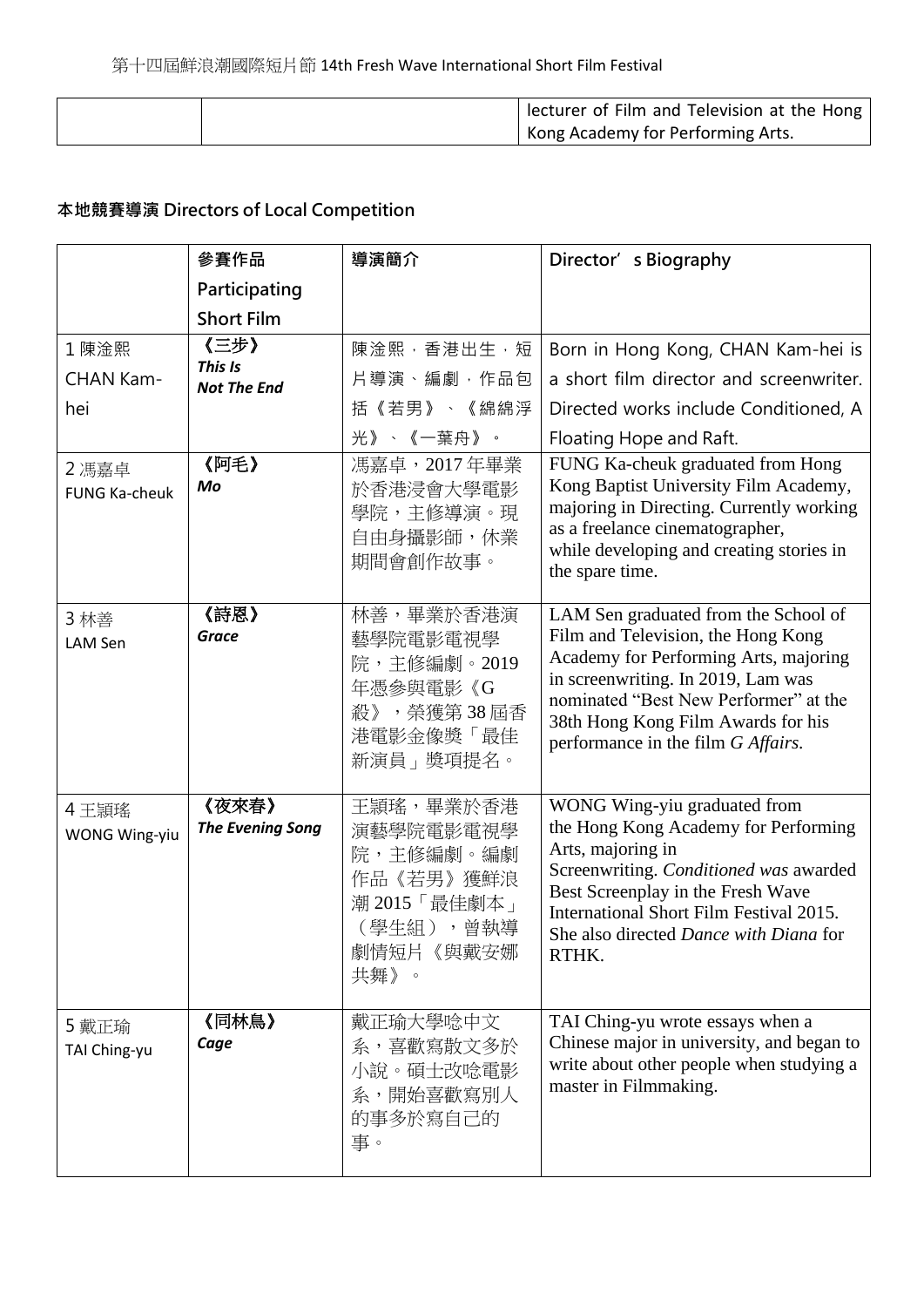| 6陳珏旭<br><b>Gary CHAN</b><br>Kwok-yuk | 《慾河》<br><b>River of Desire</b>    | 陳珏旭,畢業於香港<br>知專設計學院,修讀<br>電視電影學系。曾參<br>與不同範疇劇本工<br>作,包括電影、劇集<br>等;現職電影編劇。                                 | Gary CHAN Kwok-yuk graduated from<br>the Film & TV Production Department of<br>Hong Kong Design Institute and is<br>a screenwriter for movies, TV series, etc.<br>He currently works as a full-time<br>screenwriter.                                                                                      |
|--------------------------------------|-----------------------------------|-----------------------------------------------------------------------------------------------------------|-----------------------------------------------------------------------------------------------------------------------------------------------------------------------------------------------------------------------------------------------------------------------------------------------------------|
| 7 何旭輝<br>HO Yuk-Fai                  | 《光》<br><b>Eternal Sunshine</b>    | 何旭輝,香港演藝學院<br>(電影電視學院)攝影<br>系一級榮譽畢業。現為<br>影像自由工作者,憑<br>《林同學退學了》獲第<br>13 屆鮮浪潮「最佳攝<br>影」。                   | HO Yuk-Fai graduated from the School of<br>Film and Television, the Hong Kong Academy<br>for Performing Arts with a first class honour,<br>majoring in Cinematography. He won the<br>best cinematography at the 13th Fresh Wave<br>International Short Film Festival with The<br>Dropout of Her.          |
| 8 林澤秋<br>LIN Zeqiu                   | 《聽不到的聲音》<br><b>Belated Listen</b> | 林澤秋,畢業於香港<br>演藝學院。現從事紀<br>錄片製作、電影編劇<br>和電影評論工作。                                                           | LIN Zeqiu graduated from the Hong<br>Kong Academy for Performing Arts, and<br>is currently a documentary director,<br>screenwriter and critic.                                                                                                                                                            |
| 9陳上城<br><b>CHAN Sheung-</b><br>shing | 《看電影的人》<br><b>The Moviegoer</b>   | 陳上城,編導作品<br>《安琪兒》獲鮮浪潮<br>2015「最佳創意獎」<br>(公開組)。其後導演香<br>港電台劇集獅子山下<br>系列《蚊之》、《伯<br>大尼》及《定風<br>波》<br>$\circ$ | CHAN Sheung-shing is scriptwriter and<br>director of Angela, winner of the Best<br>Creativity Awards (Open Division) at the<br>Fresh Wave International Short Film<br>Festival 2015. His directorial works<br>include Dingfungbo,<br>Bethanie and Manchi in the RTHK drama<br>series Below The Lion Rock. |
| 10 黃嘉祺<br>Kaki WONG                  | 《野小子》<br><b>Wild Child</b>        | 黃嘉祺,畢業於倫敦<br>電影學院導演碩士。<br>作品《菲與林明》入<br>選第72屆瑞士羅卡諾<br>電影節學院,並獲選<br>參加第10屆金馬電影<br>學院。                       | Kaki WONG graduated from the London<br>Film School MA in Filmmaking. Her<br>short film <i>Dark Room</i> was selected in<br>the 72th Locarno Film Festival<br>Filmmakers Academy. She also<br>participated in the 10th Golden Horse<br>Film Academy.                                                       |
| 11 陳嘉杰<br><b>CHAN Ka-kit</b>         | 《慢潛灣》<br><b>Slowdive Bay</b>      | 陳嘉杰,畢業於香港<br>浸會大學,主修社會<br>科學。曾任職記者,<br>現為自由身導演、獨<br>立編劇。                                                  | CHAN Ka-kit graduated from Hong<br>Kong Baptist University, majoring in<br>Social Sciences. A former journalist, he<br>is currently a director and independent<br>scriptwriter.                                                                                                                           |